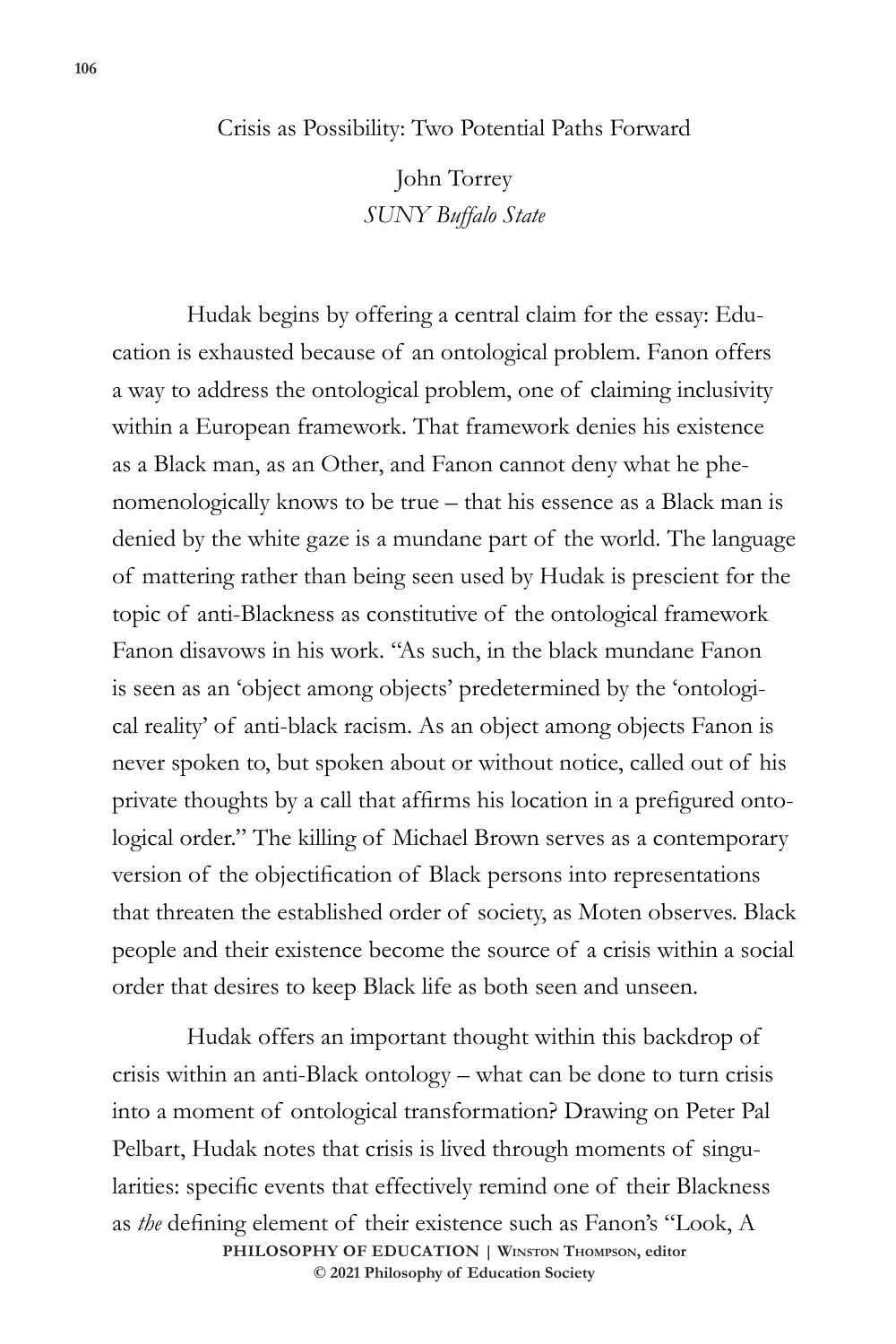Negro," or the murders of Black people by police. This singularity produces the phenomenon of exhaustion, which Hudak describes as "where one's very purpose and one's very being converge in a moment of 'dissolution' whereby one's life is rarefacted, as life's meaning (and bodily energy) are itself sucked out, as perhaps as a moment of dying without death..." Exhaustion itself, however, still has creative force in that it can abolish what it exhausts, and Hudak's claim that anti-Black racism exhausts the world is supported by the claim commonly heard by activists that systematic oppression harms all of us. The harms are experienced at different registers, much like how exhaustion is experienced differently across the world, but it affects us all in some manner. It is in this exhaustion as crisis that we find a potential for a conceptual break from norms, such as anti-Blackness and the Othering of Black life. Hudak calls this conceptual break becoming "decisively-divorced."

Hannah Arendt's essays about school integration in Little Rock are an example to show how decisive-divorce functions. Arendt claimed that education should be decisively-divorced from the political realm, which ultimately meant that Black children should not be forced to integrate into schools. This claim led to significant criticism by Black thinkers such as Ralph Ellison, who thought Arendt ultimately did not respect the reality of being Black in America – a criticism that Hudak points out that she accepted privately but not publicly. Hudak furthers this criticism about Arendt, noting that her empathy with the situation of Black mothers did not afford her the epistemic privilege to claim she might know what a Black mother would want during a time of radical, insurgent social change. Arendt's desire to perform a decisive-divorce of public education from the political, however, shows how public education operates as a potential site with the ability to impact anti-Black racism in the world. Hudak points out that "the school we need is one which becomes decisively divorced from an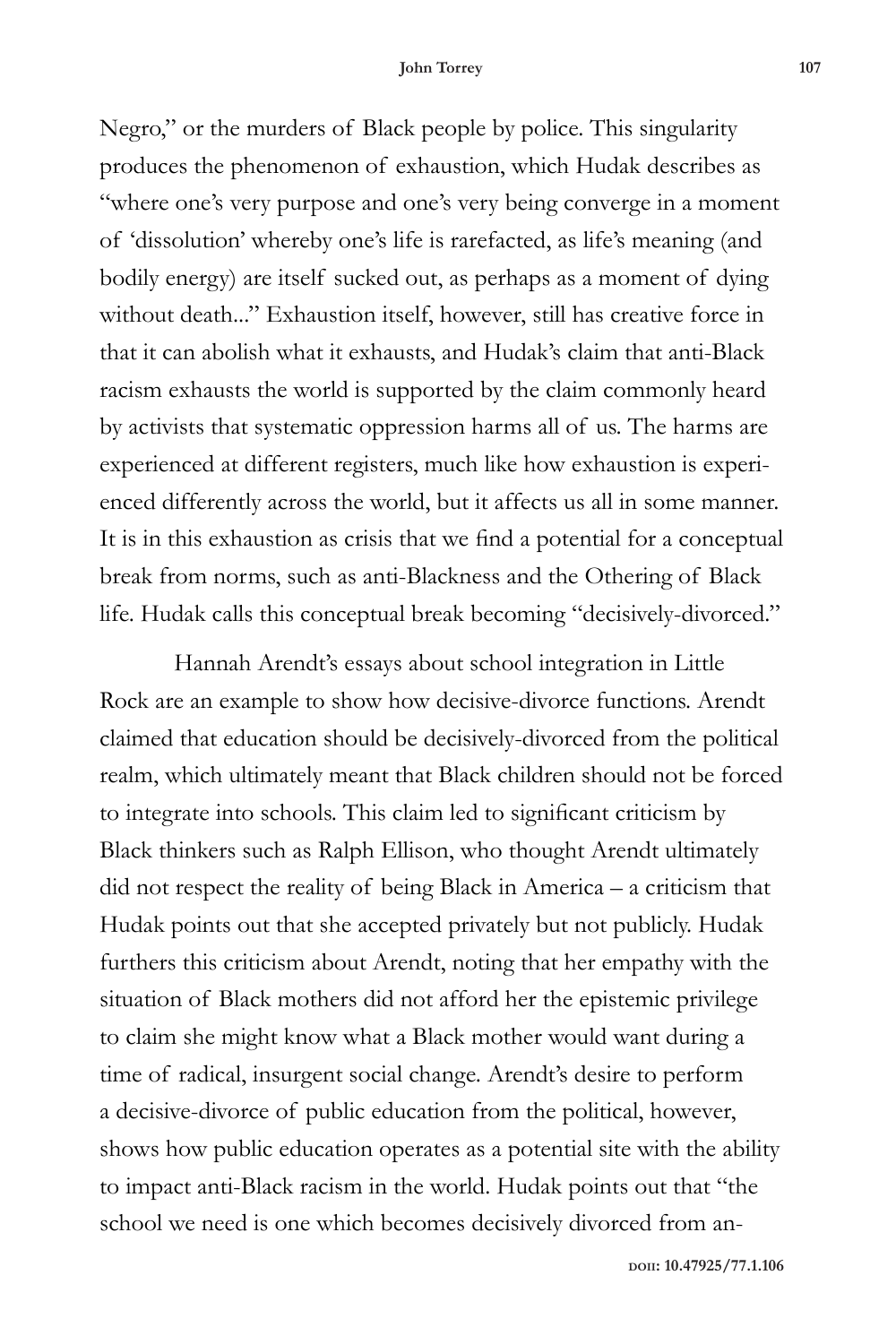ti-black racism (and other oppressive ontologies), whereby the possibility of philosophic creation can occur for teachers and students alike." This decisive-divorce from the world, one which is littered with systemic oppression, allows students to investigate issues like anti-Black racism as a problem of public philosophy instead of stifled discussions in private.

I want to close by discussing the decisive-divorce of public education from ontologies of oppression, with the goal of developing potential ways that education can become decisively-divorced. Hudak asks us to wonder what possibilities that can help address anti-Black racism are opened up by a new conceptualization of education. I wish to provide two ways in which public education can help address anti-Black racism through that decisive-divorce from the world – pre-college philosophy as well as framing philosophy as both a practical and theoretical exercise in education.

With regards to pre-college philosophy, this dovetails with the educational changes desired by Hudak to invigorate students with a desire to investigate the world and its pitfalls, strengths, and the rationale for the positions taken. As a discipline, philosophy develops critical thinking and reasoning, problem solving skills, communication skills as well as creative thinking. In the service of producing a post-racist society, it behooves us to give our students as many intellectual tools as possible for them to better grapple with and understand the Black experience in America. Improving the critical thinking abilities of the community through an early and often exposure to philosophical thinking about society is one potential avenue for change within the crisis that Hudak has described. Many disciplines develop critical thinking skills, but I take it to be an uncontroversial claim that philosophy is one of the best at doing so. Although there are a number of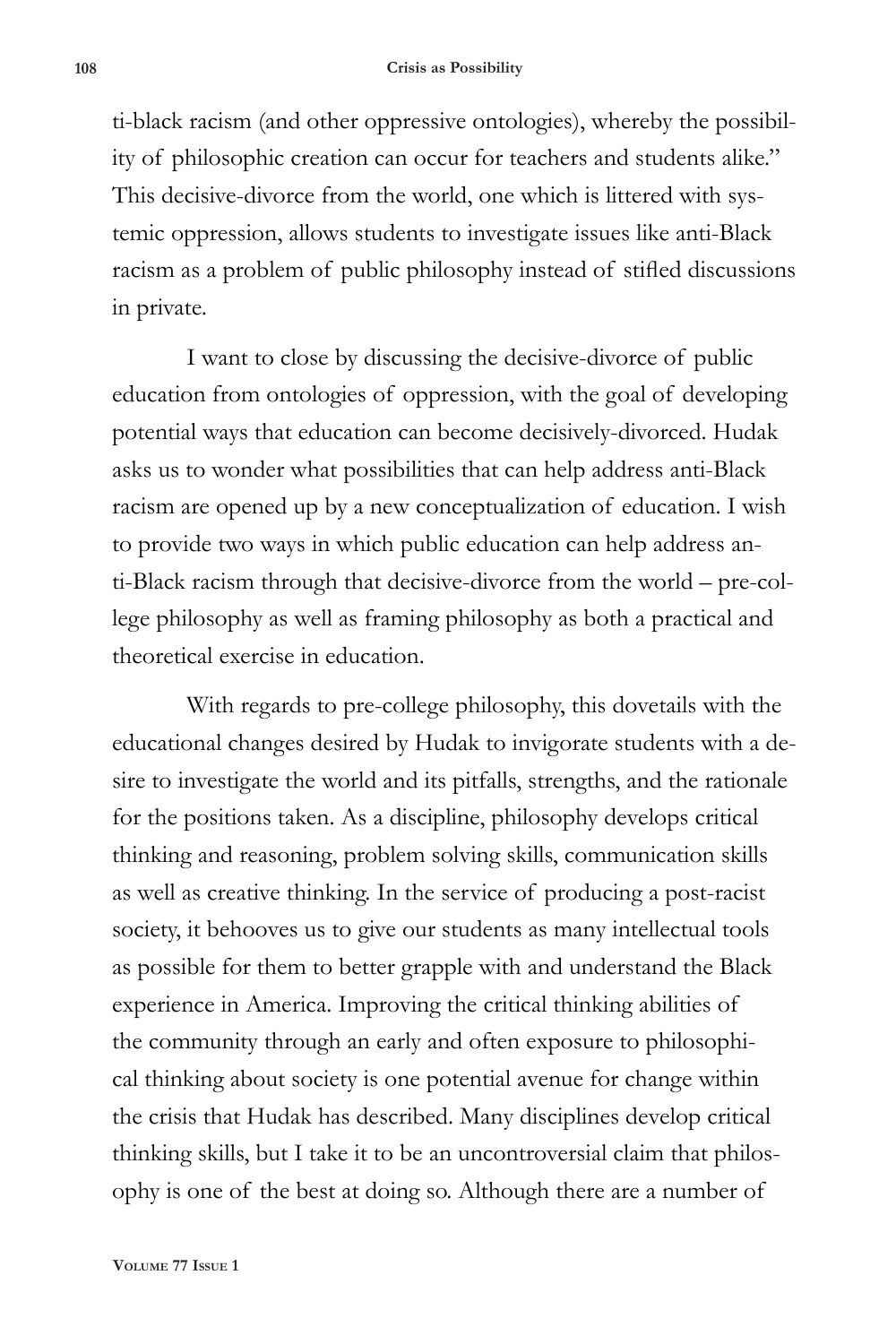different approaches to doing precollege philosophy, including outside of the classroom context, the wide range of approaches center the student and the student's perspective as valuable while providing philosophical tools to help students interrogate and learn to justify their worldviews<sup>1</sup>

When thinking about the idea of the transformative power of education, there has been a historic debate regarding the purpose of education for marginalized groups that can help frame different perspectives on how this new educational paradigm ought to be deployed. Take, for example, President Obama's claims during his presidency that education is the ticket to the middle class. Economics and STEM might be preferred to teach than philosophy because we live in a capitalist society, one may argue, and since the market values these skills and knowledge bases, it is best to adjust the educational framework of society within that market. I surmise many of us will not share the same view, largely because it ignores the value of disciplines like philosophy and the skill of philosophically engaging the world around us. Often, philosophical thinking is positioned as fanciful endeavors only able to be undertaken by the more privileged among us and is not considered a practical, necessary part of a successful education. This debate isn't new, however; it is rooted in discussions from Booker T. Washington, W.E.B. DuBois, Alain Locke, and many others. DuBois's focus on classical education was not unlike anything you'd find in a prep school with Latin, classic texts, and philosophy. If the goal of education is to develop social leaders, the skills of decision making, discernment, and the ability to take in multiple views are strong assets. Washington had a focus on the practical aspects of education. Economic self-sufficiency for the Black community was his goal, so education needed to serve those interests, and it is less certain that the musings of Kant are needed in the pursuit of gaining economic strength